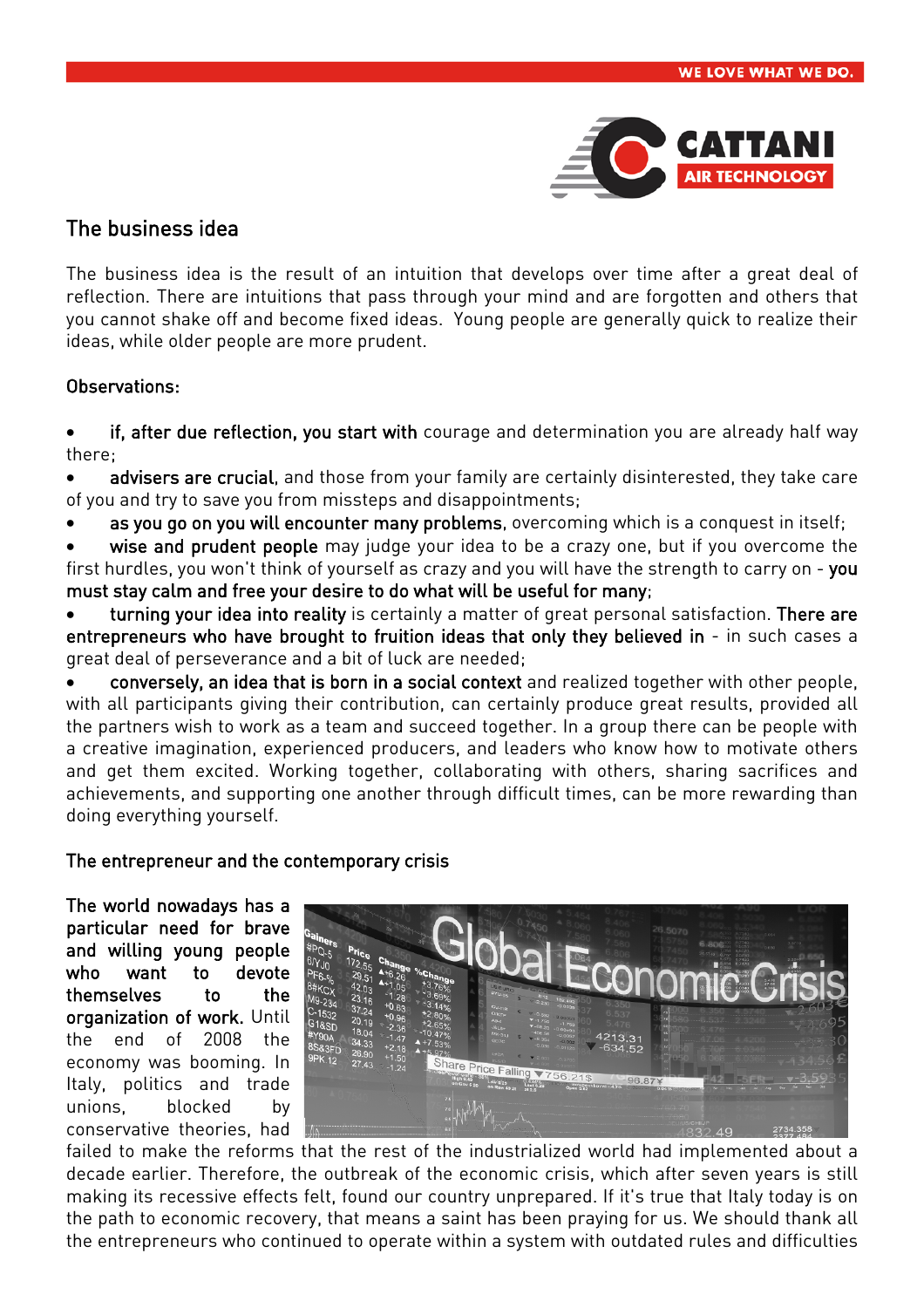

of all kind. We also must thank the labour scholars and politicians who faced sacrifices and unpopularity to press ahead with the reforms that have been recently approved and those in the process of being approved.

The reformist front has had its martyrs: Professor Marco Biagi was killed by the Red Brigades on March 19th, 2002 with the same weapon that three years before had assassinated Massimo D'Antona, who was also committed to labour reform.

Extremism is not new to these forms of crime, which we had thought we had left behind: it's something that grieves us, an unacceptable violence that draws citizens away from politics. Thirteen years have passed since then and the economic situation has worsened, debt has risen from 108% to 135% of gross domestic product, and the number of jobs has continued to decrease while unemployment has been steadily rising.

By contrast, after approval of the first reforms, the economy has reversed the recessionary trend. We don't want to get lost in assessments that are not closely connected with the topic of this article, but will just report that by reading the newspapers and watching the news we have learnt that the world of work is reviving, pessimism is decreasing, employment has given clear signs of recovery, and GDP has increased.

Italian industry has been decimated by this crisis, as the companies that saved themselves are mainly those that have been established for years on foreign markets. These are companies that today are able to withstand the competition of countries where labour is largely underpaid and the tax burden is fifty percent lower than ours. What these industries, which are about to relaunch the economy in our country, were able to achieve in Italy during these years of crisis is a new Italian economic miracle.

It is still early days to feel safe and there is still a long way to go as far as constitutional reforms are concerned, but wishing to be positive and looking ahead, we think we can state that - with a transformed legislative and governing system, in which industries and all businesses will no longer find in their way institutions and bureaucratic laws hindering and shipwrecking all recovery projects like drifting mines - Italian industry in a few years will bring our country back to a steady economic normality.

### The problems that continue to hinder industrialization projects.

The industries that went abroad and those that work both in Italy and abroad, can compare the work conditions in Italian industry with work conditions in industries in European and extra European countries, and provide us with information about them.

It is common knowledge that doing research in Italy is increasingly more difficult, because bureaucracy responds to grant applications with truly unconscionable formal obstacles and timings:

• in foreign countries, the answer to a properly documented application for funding is given after about two months and, if the application is approved, the grant is paid immediately;

in Italy the same answer takes from 18 months to two years, after approval financing schedules have no limits, they can take years, and no explanation is found for these delays.

We know of companies that, because of the bureaucratic red tape, chose to give up in order to avoid wasting time. We believe that prudent business management must budget for research costs as well. In short: we prefer doing with our own tools what we can get done quickly. All this seems absurd but, unfortunately, it's only too true, all the more so as obstacles are not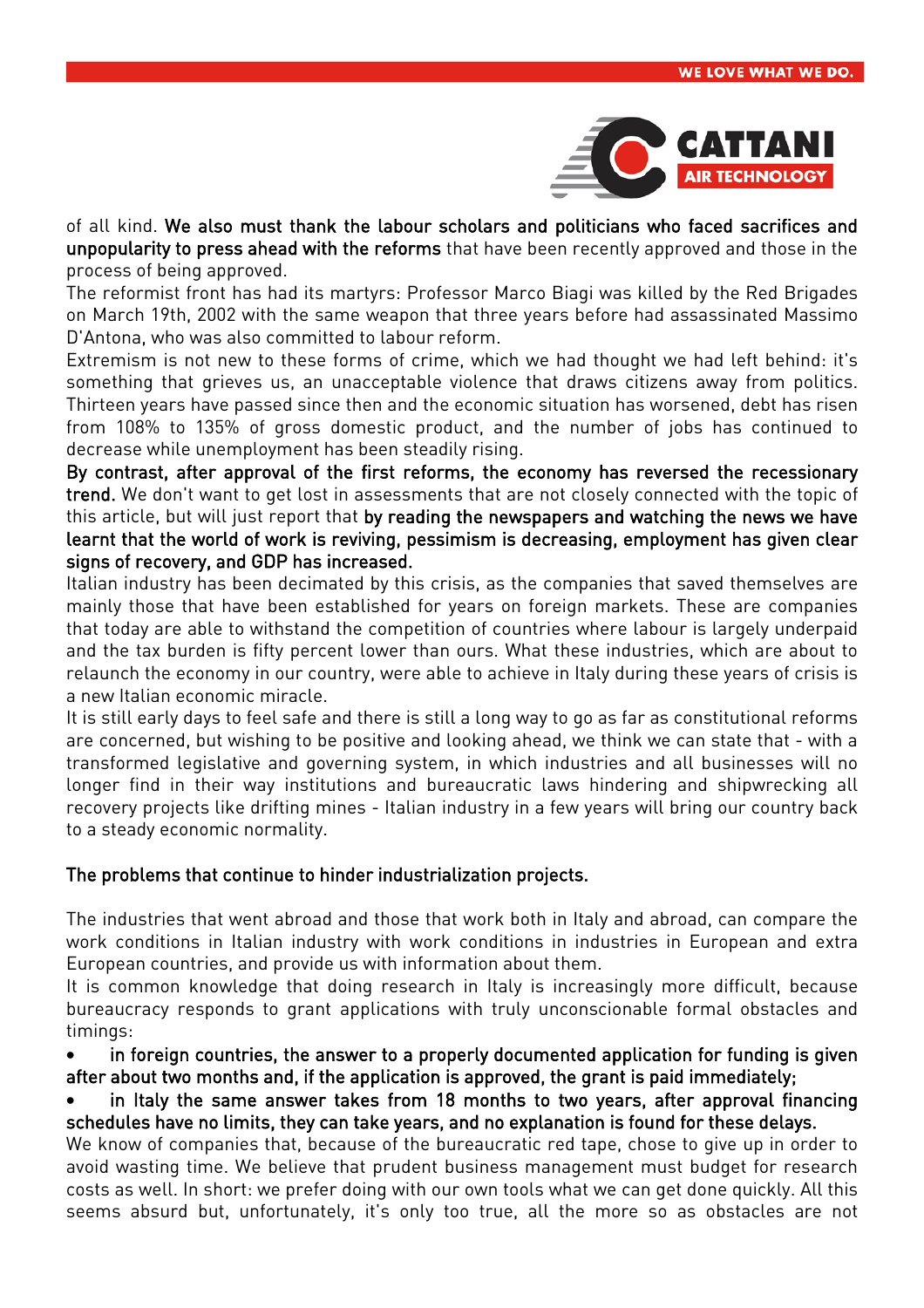

confined to research funding but can complicate the simplest and most natural business operations.

#### Internal company problems

As if the difficulties that the entrepreneur finds in his way were not enough, a company's life can also be troubled by ungovernability. The company keeps all employees informed and involved about company choices and then everybody's generous participation is needed. It is inadvisable to allow arguments to drag on after the choices are made, as a decision that has been taken cannot be rehashed unless significant, objective issues are raised.

Those who have lived the crisis first hand, while they do not indulge in exaggerated hopes, see the recovery as a liberation from forced immobility and as transition stage to be considered a period of regular competition, certainly not a time for resting on their laurels.

A time of crisis is also a time of sacrifices, and therefore of tensions that can easily degenerate into serious issues. The economic crisis has put Italian industry through the crucible. Faced with these difficulties, some companies have given up, while those that have endured are toughened and have perhaps become more prudent and self sufficient, and therefore more likely to survive.

These companies weathered the crisis because they were able to adapt to the national and international context that was created. Industries produce goods that must be accessible to all and therefore reasonably priced. The reduction in demand and the competition of the new industries in developing countries has encouraged European industries to eliminate waste and reduce profit margins in order to increase sales, compensating for the lower earnings with the improvement of production processes. In addition, new technology and research have made available to industries the means for improving outputs, perfecting them with new performances, reducing their weight and volume, and making them safer, more lasting and environmentally sustainable.

If over the years private enterprise has been through easy times, this experience is very unlikely to be repeated. At the end of the Second World War, when Italy had been devastated by bombing and lacked the basics of life, the spirit of initiative and the ingeniousness of Italians invented an industry that had never before existed in the country. The early years of the Cattani company, founded in the 1950s, were easy years, as demand always exceeded production capacity. Doing research at that time meant "letting running water flow away", a very meaningful saying. On the other hand, others would say: don't worry about that, "just put the hay away for winter." Also a profound truth. As is often the case, balance lies is the middle: those who let some running water flow put away less hay, but did research and were ready when times became hard.

Industry cannot overlook research, it must keep pace with technological developments, update production, and ensure environmental sustainability, work safety, constant training of staff at all levels, etc. These are important preparation experiences that involve all people in the company. In the latter part, we have highlighted a company's difficulties and the virtuous behaviour which makes it stronger, and which requires the generous participation of all employees.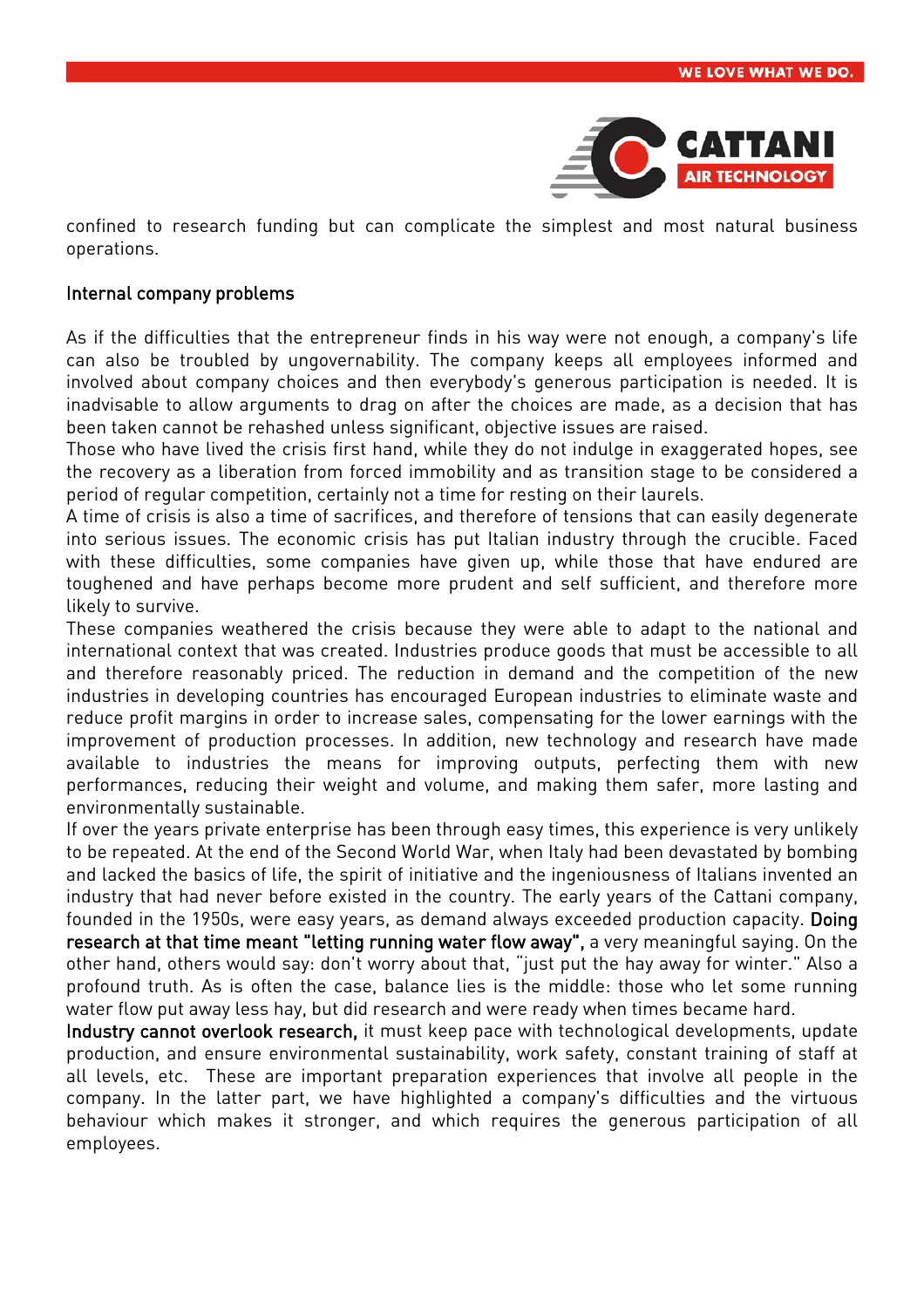

#### The entrepreneur whose life is not closely bound up with the company is destined to fail

Every day the entrepreneur, together with his employees, takes the field like a football team and fights his battle. He is not on the bench, as everyone must do their part to earn, each day, the right to work that nobody can receive as a gift.

The importance of the company's governability in overcoming difficult times is indisputable. When needed, everybody must pull in the same direction, everybody must go beyond personal issues and disagreements in order to support team action for the good of all. For this to take



place the entrepreneur and his principal collaborators must set the example.

The entrepreneur believes strongly in his business idea and when he talks about it he communicates his excitement so well that the listener experiences the same emotions. Real entrepreneurs are people who lose themselves in their work to the point where they no longer feel tired, or even hungry or thirsty. I know of an entrepreneur who, not infrequently, at the end of the working day would remain in the factory to test the running of new machinery. Late one evening his

family, who knew his habits, tried to ring him but received no reply; worried, they went to the factory, where they found that the noise of the engines prevented him from hearing both the telephone and the people calling him from outside. It was three o'clock in the morning.

What is important to these leaders, more than profit or personal success, is the future of the company, its social function and the wellbeing of the employees. As we already mentioned, every day, just like a sportsman, the entrepreneur takes the field with great concentration, because he know he cannot lose a single battle.

#### The law of the market

The client always rides on the victor's chariot, it is a law of the market: the client is loyal to his supplier until the day a new supplier offers him something better. Employees trust the owner because they are inspired by the generosity and spirit of sacrifice with which he works for the company's benefit and therefore for everyone's benefit. They admire his perseverance and confidence, which is not arrogance or the presumption of omnipotence, but simply the awareness that on the job what is needed, rather than geniuses, is dedication and generous and constant commitment. One needs to deserve work, nobody can give it as a gift, everything must be well deserved.